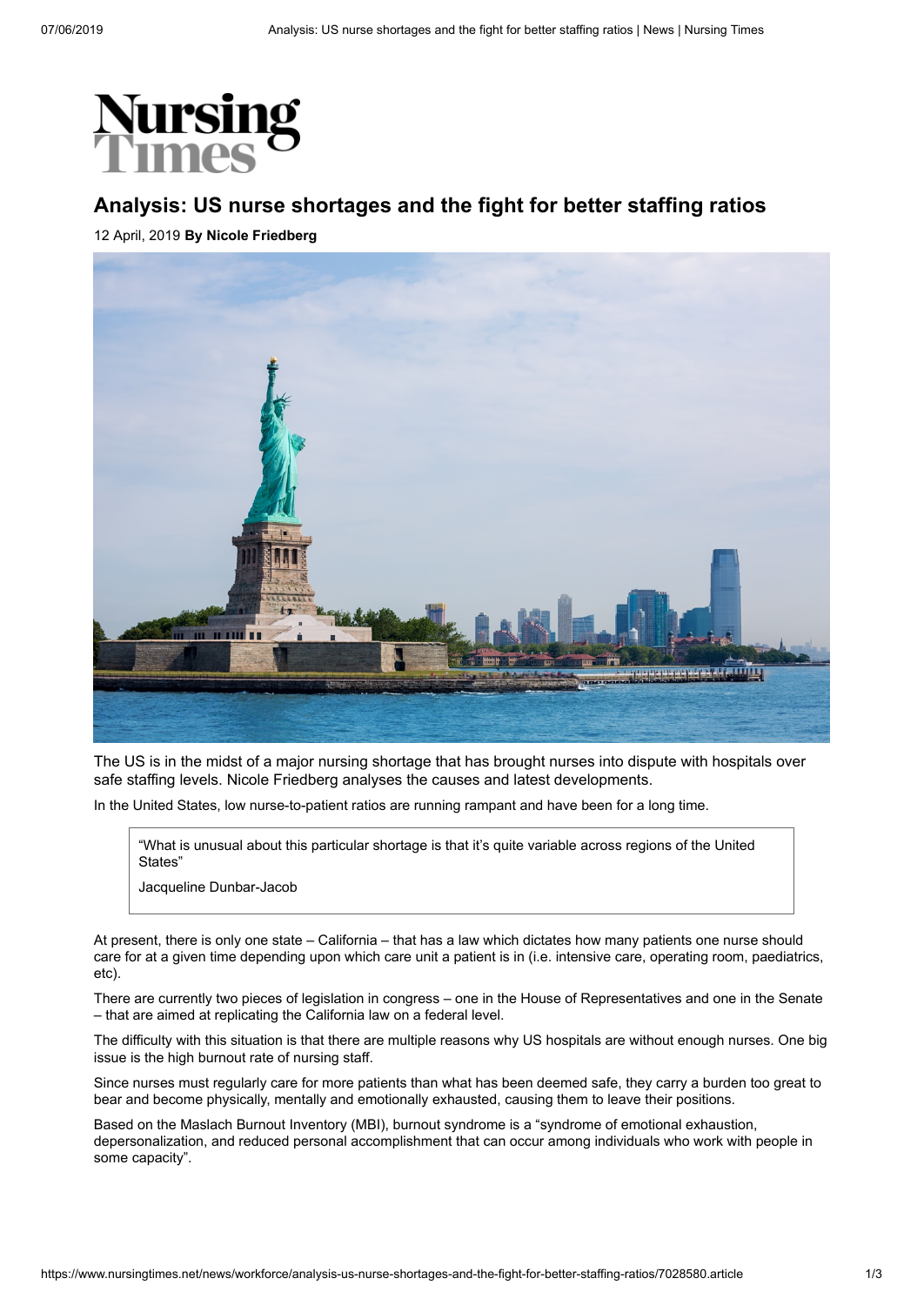There is even a version of the MBI that is tailored specifically to clinical personnel. In a video on the National Nurses United website explaining why having a greater nurse-to-patient ratio is so important, one nurse said that she covered 12-24 patients at once on a regular basis in the past.

"The opportunities for nurses have expanded exponentially… people see opportunities for good careers"

Jacqueline Dunbar-Jacob

In addition, many of the nurses who are part of the so-called baby boomer generation of 1946 to the 1960s continue to retire, which is inevitably leading to a rising need for more incoming new nurses.

Increasing the number of nurses in a hospital, which effectively lowers the nurse-to-patient ratios, was so successful in California that hospital income in the state rose from \$12.5bn to greater than \$20.6bn.

In fact, by hiring more nurses and making the workload for each individual nurse more manageable, there was less turnover and fewer complications in patients, which saved the hospitals money rather than increasing costs.

The pressures that nurses face in the US due to inadequate staffing affect more than just them and their patients – it affects their medical colleagues' abilities to properly care for patients as well.

As one doctor from Emory Johns Creek Hospital noted, nurses are key to patients getting the best possible care. Because of the inherent role of a nurse, he or she is with a given patient more than the patient's doctor is.

When a nurse can give a patient the amount of time and attention they deserve and that is actually safe, they can catch things like poor nutrition or prescribing errors – such as a doctor giving a drug that a patient is allergic to.

Likewise, when a nurse notices a situation where a patient is finding it difficult to eat solid foods, he or she can make a call to the kitchen and ensure they receive more protein shakes so the patient can be more comfortable and receive the necessary nutrients to get better. If a nurse is spread too thinly, these sorts of issues can go unnoticed, causing unnecessary complications.

Dr Jacqueline Dunbar-Jacob, dean of the University of Pittsburgh's School of Nursing – one of the top nursing schools in the US – was part of the team that put together a study published in 2017 entitled  $A$  national study links nurses' physical and mental health to medical errors and perceived worksite wellness.

The study, which covered 1,790 nurses throughout the US, was aimed, among other things, at learning more about the link between nurses' mental and physical health and medical errors made.

Not only did more than half of the nurses in the study report making medical errors in the past five years, but researchers also found that "compared with nurses with better health, those with worse health were associated with 26% to 71% higher likelihood of having medical errors".

Even after years of studies like the one Professor Dunbar-Jacob worked on, nurses are still holding strikes to demand safer nurse-to-patient ratios.

Last month, the New York State Nurses Association notified the city of New York that if its demands were not met by 2 April, 10,000 nurses from three of the city's largest hospitals – Mount Sinai, Montefiore, and New York-Presbyterian – would walk out of work and go on strike.

The threat was enough to extract promises from the hospitals on Tuesday 9 April. The association said it had struck a ground-breaking agreement with the hospitals that would lead to the hiring of 1,450 additional nurses and for the first time establish minimum ratios of nurses to patients.

According to Professor Dunbar-Jacob, the fact that the US has a nursing shortage is "historically not an unusual thing," but "what is unusual about this particular shortage is that it's quite variable across regions of the United States".



Dr Jacqueline Dunbar-Jacob

Jacqueline Dunbar-Jacob

She highlighted that within the same state, there were sometimes opposite conditions in different areas. "Western Pennsylvania is reporting a shortage", while Eastern Pennsylvania is in the position of having to turn applicants away, she noted.

She suggested there was currently a lack of evidence to identify why certain areas were affected by nurse shortages more than others. For example, she noted there might not be data showing "areas that have a shortage have a particular characteristic".

"One can generate hypotheses, but we just don't have the data to say why that is," she told *Nursing Times*.

- [Law has boosted US nurse ratios in hospitals and care homes](https://www.nursingtimes.net/news/workforce/law-has-boosted-us-nurse-ratios-in-hospitals-and-care-homes/7028573.article)
- [US union tries to spark law on nurse staffing levels](https://www.nursingtimes.net/roles/nurse-managers/us-union-tries-to-spark-law-on-nurse-staffing-levels/5062157.article)
- [Nurse staffing laws in US have 'not improved patient outcomes'](https://www.nursingtimes.net/news/workforce/nurse-staffing-laws-in-us-have-not-improved-patient-outcomes/7025878.article)